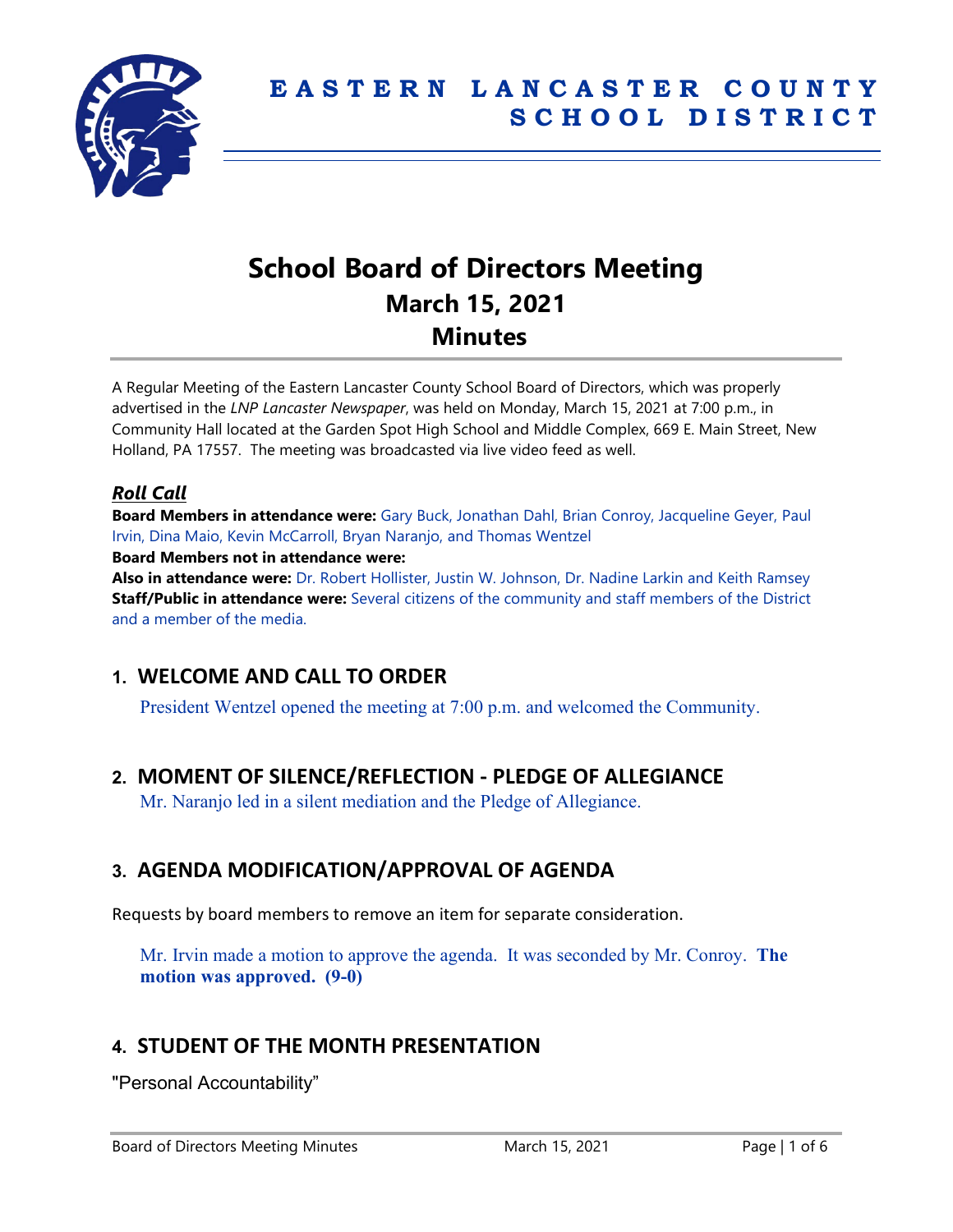Grade 12:Kira Corrie, New Holland, PA, daughter of Mr. & Mrs. Brian & Lynette Corrie Grade 11: Collin Burkholder, New Holland, PA, son of Ms. Tabatha Nolt

Grade 10: Aiden Durante, New Holland, PA, son of Mr. & Mrs. Michael & Hope Durante Grade 9: Katelyn Davis, East Earl, PA daughter of Mr. & Mrs. Dana Davis

Grade 8: Jenna Ross, New Holland, PA, granddaughter of Mr. & Mrs. Robert & Cynthia Good

Grade 7: Isabella Greenman, Morgantown, PA, daughter of Mr. & Mrs. Mike & Rebecca Greenman

Dr. Sanger presented and congratulated the Students of the Month for the month of February being chosen for their character trait of "Personal Accountability".

# **5. CITIZENS OF THE DISTRICT COMMENTS**

The Board encourages citizens of the district to come before the Board to present their petitions, inquiries, or other communications of interest. The Board invites public (Citizens of the District) to comment on any topic that is within the Board's jurisdiction. As outlined in Board Policy 903, the Board requires that public participants be residents or taxpayers of this district.

Due to the virtual aspect of the Board meeting, the Board is requesting if you wish to provide public comment during the virtual board meeting, you should sign-up to do so by completing the online form prior to the meeting.

[PUBLIC COMMENT SIGN-UP FORM](https://forms.gle/zDXXoX8rZQUxt1Ap6) (Please use this form only if you are not attending the meeting in person.)

*Public comments will be read aloud during the public comment section of the agenda.*

Thank you.

### **SUBMITTED COMMENTS** (VIA PUBLIC COMMENT SIGN-UP FORM):

Rick Naranjo, 2571 Valley View Road, Morgantown PA 19543

Good evening School Board members. I would like to thank you in the form of prayer for your service to the community. Let us pray. Dear Heavenly Father, thank you for these men and women who serve on our school board. Thank you for placing them on the board to serve during this very challenging time. Please give them your wisdom as they think through issues. Please lay upon them Your grace when they encounter opposing points of view, that they may listen attentively and with an open mind, and with the mindset that once the debate is over and the vote is taken, mutual respect for each other will be maintained. Please grant them the grace of good humor and fellowship as they work together to achieve what is best for our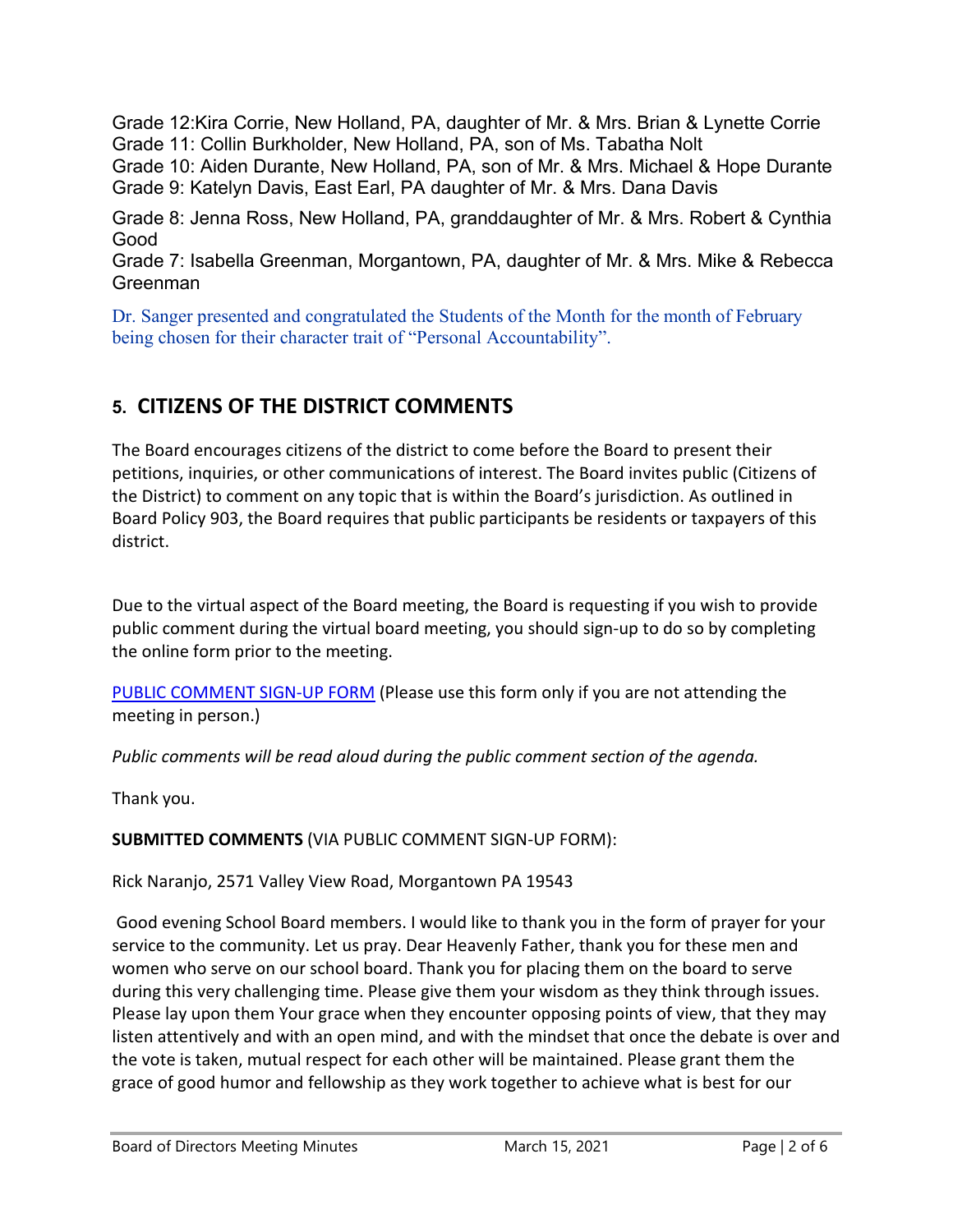children and the community. I pray these things in the name of Jesus. Amen. Thank you for the opportunity to share my views with this local school board.

Sincerely, Rick Naranjo

# **6. CONSENT AGENDA**

Items listed under the Consent Agenda section of our Board Meeting Agenda are considered to be routine and are acted on by the Board in one motion. There is no Board discussion of these items individually prior to the Board vote unless a member of the Board requests that a specific item be removed from the Consent Agenda. Requests to remove an item from the Consent Agenda will be accepted at agenda section 3. Agenda Modification/Approval of Agenda. (Requests to remove an item for separate consideration). Items Removed from the Consent Agenda will be moved to agenda section "Action Items."

Mr. Irvin made a motion to approve the consent agenda report. It was seconded by Mr. Naranjo. **The motion was approved. (9-0)**

- **a. APPROVAL OF MINUTES**
- **b. TREASURER'S REPORT**
- **c. APPROVE PERSONNEL REPORT**
- **d. BILLS PAID**
- **e. CAFETERIA FUND TREASURER'S REPORT**
- **f. INVESTMENTS**
- **g. STUDENT ACTIVITY ACCOUNT**
- **h. APPROVE BUDGETARY TRANSFERS**

**i. APPROVAL OF THE SETTLEMENT AGREEMENT ON THE ROOF LEAK INSURANCE CLAIM AND TO AUTHORIZE THE CHIEF OF FINANCE AND OPERATIONS TO SIGN**

**j. APPROVAL OF THE CHANGE ORDERS THAT WERE EXECUTED FOR THE HS/MS LOCKER ROOM AND HVAC PROJECT, AS FOLLOWS:**

**General Contractor - ECI Construction**

### **GC-16 \$64,775 Add** - **Gym floor refinishing**

Architect's comment on GC-16 - This is the remediation work for the water damage from the roof leak. Total cost to be reimbursed by the roofer's insurance.

# **GC-17 \$14,717 Add** - **Modify the lock type on the lockers**

Architect's comment on GC-17 - This modification was requested by the owner. The initial design included permanent locks on the lockers. After further review, the District felt that it would be better to not have permanent locks on the lockers. The District will be keeping the locks for future use.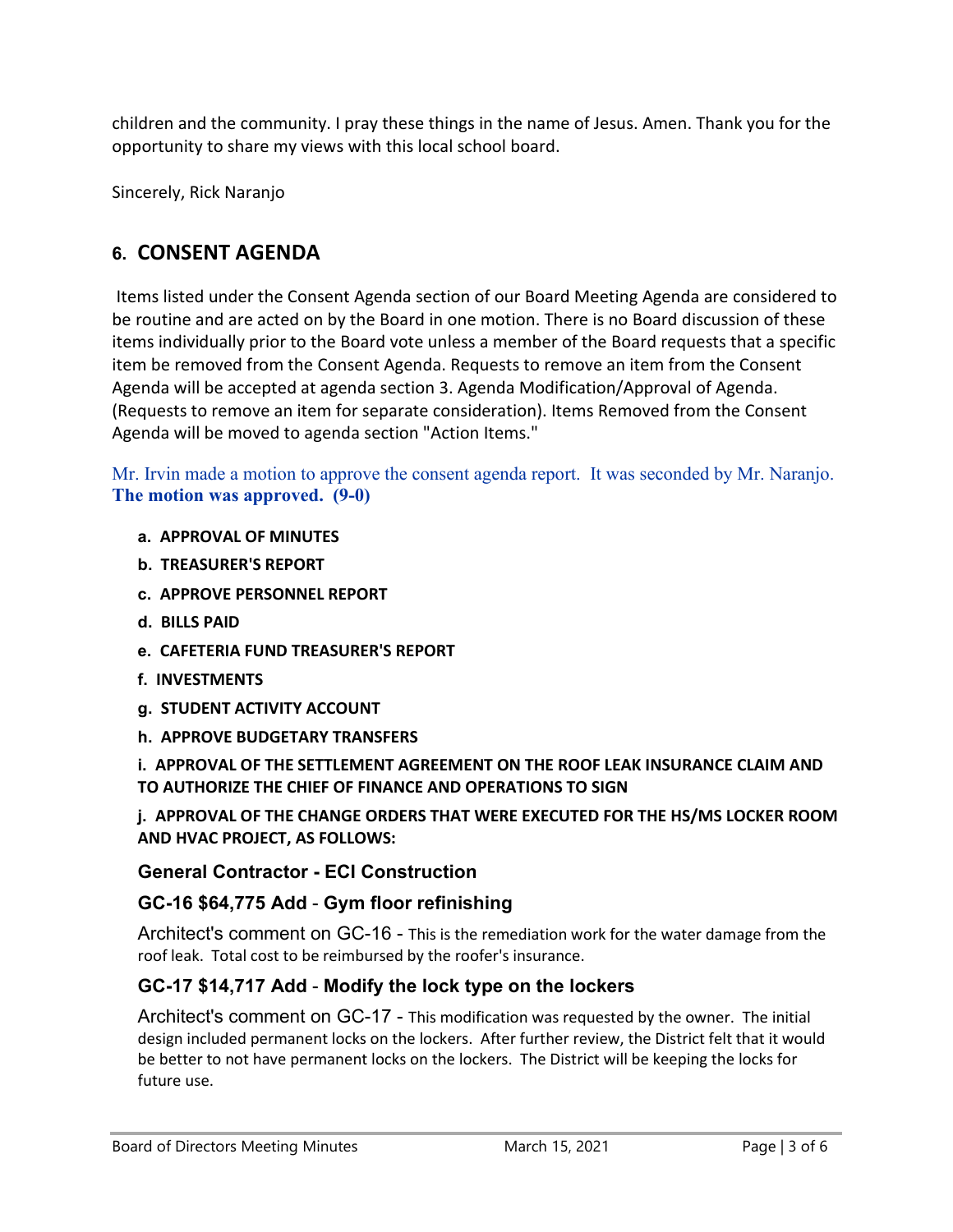**Electrical Contractor - Hirneisen Electric,Inc.**

**EC-08 \$44,984.51 Credit** - **Balance of remaining built-in allowances**

# **HVAC Contractor - Myco Mechanical**

**HC-06 \$2,860.93 Credit - Balance of remaining built-in allowances**

**Plumbing Contractor - Myco Mechanical**

**PC-03 \$23,883.34 Credit** - **Balance of remaining built-in allowances**

**k. ACTION ITEM - APPROVAL OF AFFIDAVITS OF GUARDIANSHIP**

**l. APPROVAL OF EXPULSION WAIVER**

#### **m. APPROVAL OF NOCTI WAIVER FOR THE 2020-2021 SCHOOL YEAR**

Given the pandemic conditions during the 2020-2021 school year, the hands-on portion of the NOCTI Test is not available for our learners in our agriculture production program.

# **n. APPROVE HIGH SCHOOL GRADUATION CEREMONY FOR JUNE 4, 2021 FOR THE CLASS OF 2021. (IT IS UNCLEAR AT THIS TIME WHAT THE FORMAT FOR GRADUATION WILL BE. TBD)**

**o. APPROVE UPDATED DRUG, ALCOHOL, & TOBACCO LEARNER/ATHLETIC CONTRACT.**

# **7. ACTION ITEMS**

Items Removed from Consent Agenda for Separate Consideration.

# **8. REPORTS**

### **a. LANCASTER COUNTY TAX COLLECTION BUREAU**

No Report. Mr. Ramsey indicated that the Lancaster County Tax Collection Bureau would meet that Wednesday.

### **b. LANCASTER-LEBANON IU13**

Mr. Irvin reported on the March  $10<sup>th</sup>$  IU Board meeting and shared several highlights from the board meeting report: Mr. Irvin reported that the IU13 Board approved new or addition to service contracts for Business Services, Early Childhood & Special Education Services, Instructional/Technology Services and Human Resource Services. He reported on the vaccine clinic that the IU13 had set up for school districts. Mr. Irvin noted that he had sent the Board and Administration the IU13 Board reports and Newsletter.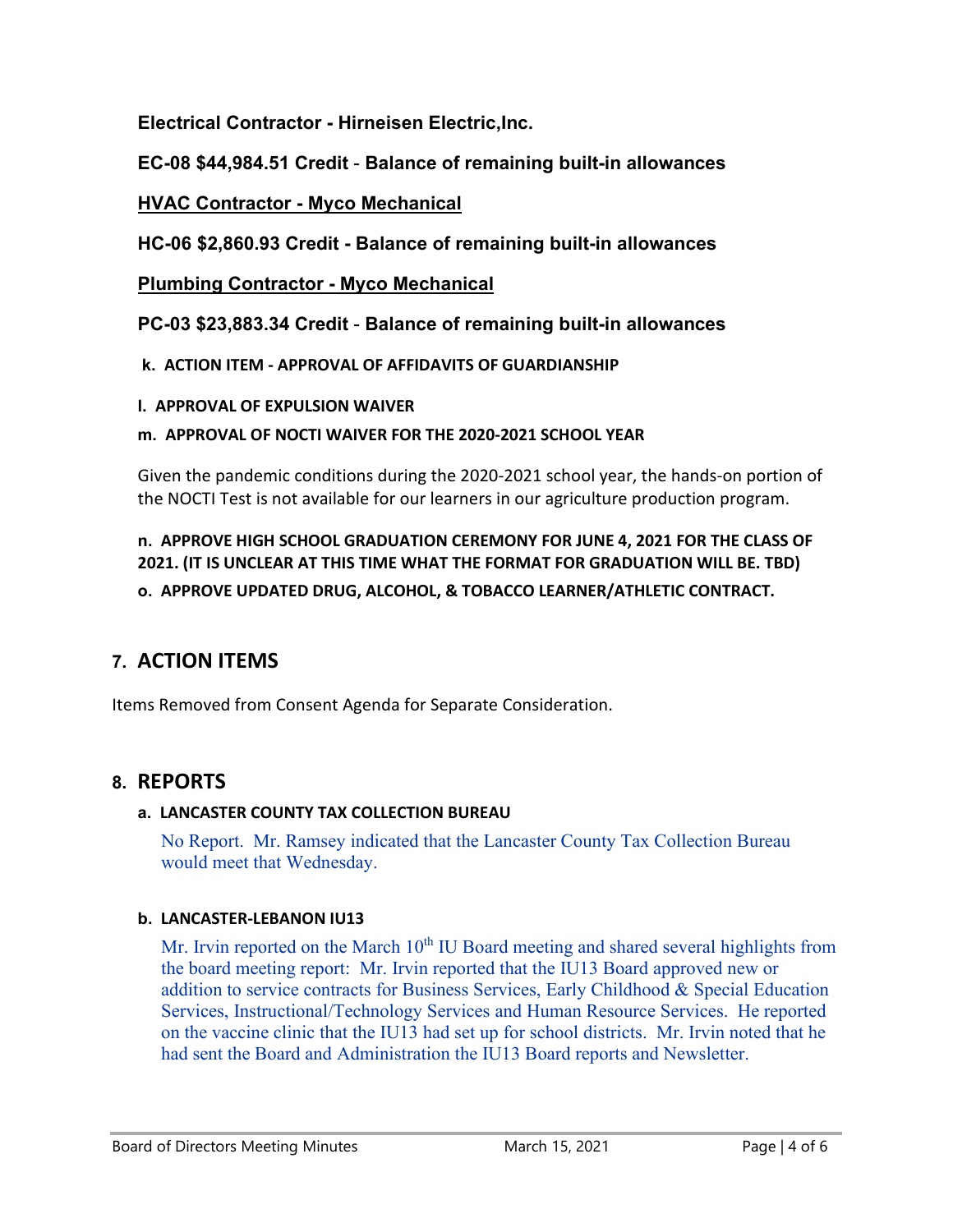#### **c. LANCASTER CTC**

Mrs. Maio reported that the Lancaster County CTC JOC met on February 25<sup>th</sup> at which time they discussed the application for distance learning approval for the adult education program which would allow general education classes to be held online. She updated the Board on the CTC enrollment for 2021-2022 and noted that 20 Garden Spot learners had been on the honor roll this past quarter. Mrs. Maio also informed the Board that the LCCTC Foundation received a grant to help promote manufacturing awareness.

#### **d. LEGISLATIVE**

Mr. Wentzel reported on the relief bill passed by the federal government that would have additional funds coming to school districts.

Mr. Ramsey informed the Board on the proposed estimated amount that the District was to receive from the COVID-19 relief bills and their constraints. He noted that full details had not yet been released and he would continue to update the Board.

Dr. Hollister reported on the virtual meeting that Senator Ryan Aument held for Board members with discussions on the Budget and cyber charter school reform.

#### **9. SUPERINTENDENT'S REPORT**

Dr. Hollister first congratulated Mrs. Katherine Ranck for receiving the Gold Owl Award through the State FFA Organization. He also congratulated the Garden Spot football team on receiving the Most Sportsmanship Award.

Dr. Hollister updated the Board on the vaccinations of school staff, including teachers and non-teacher staff.

Dr. Hollister also reported on changes in April from the Governor for larger capacity for seating.

### **10. ANNOUNCEMENTS**

No Announcements.

### **11. ADJOURNMENT**

Mr. Irvin made a motion to adjourn the meeting at 7:26 p.m. with a second by Mr. Conroy. **The motion was approved. (9-0)**